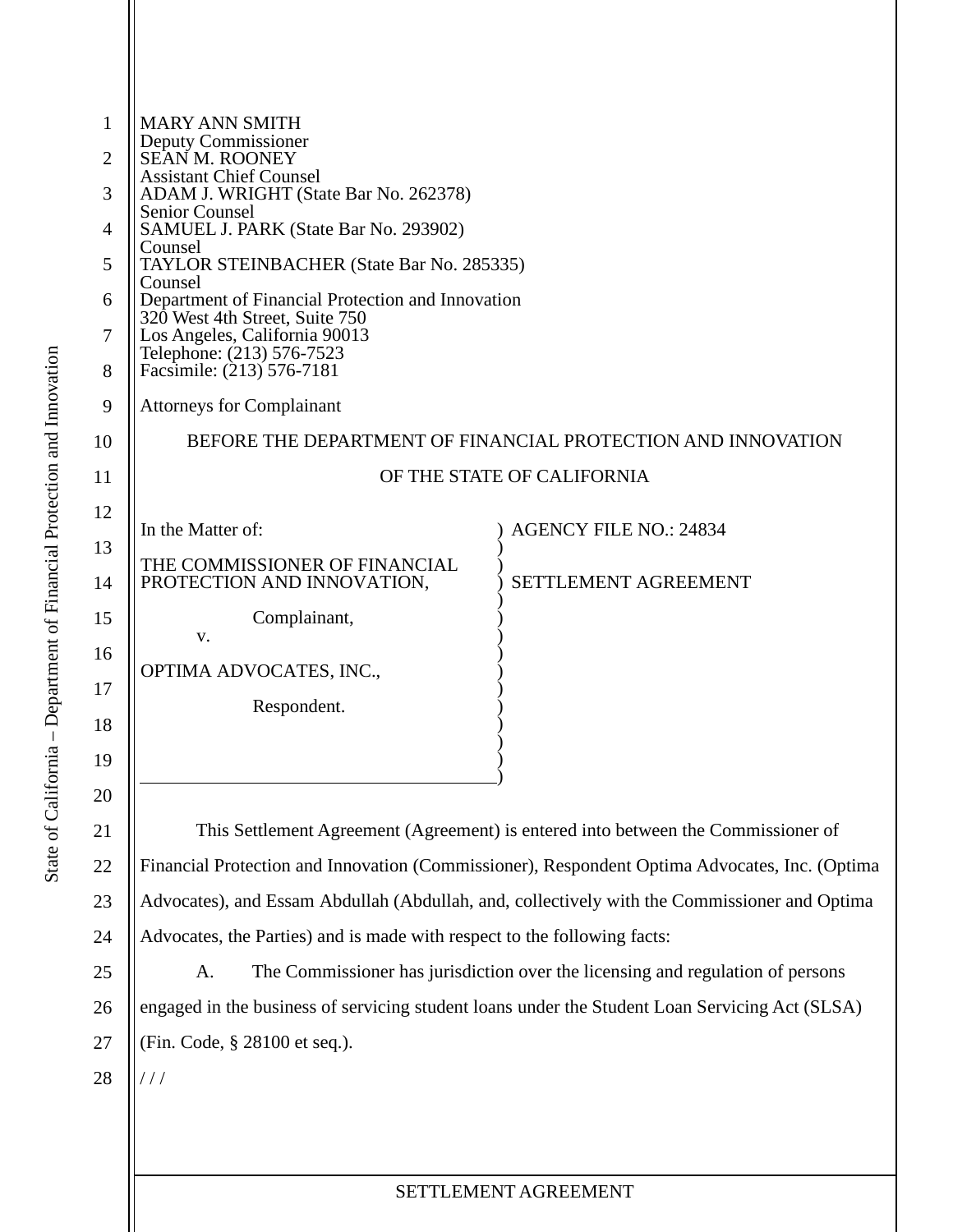B. The Commissioner also has jurisdiction over the regulation of persons engaged in offering or providing a consumer financial product or service in California and their affiliated service providers under the California Consumer Financial Protection Law (CCFPL) (Fin. Code, § 90000 et seq.).

C. Optima Advocates is or was a California corporation with a principal place of business listed with the California Secretary of State at 19900 MacArthur Boulevard, Suite 280, Irvine, California 92612.

1

2

3

4

5

6

7

8

9

10

11

12

13

14

15

16

17

18

19

20

21

22

23

24

25

D. Optima Advocates is owned and controlled by Abdullah.

E. Abdullah also owns and controls companies and business organizations affiliated with Optima Advocates, including Debt Rise, LLC; Price Holdings, Inc.; Allevely, Inc.; Bridgeley, Inc.; and Fidelity Tax Relief (collectively, Affiliates).

F. On February 3, 2021, the Commissioner issued a Citation with Order to Desist and Refrain and Assessment of Administrative Penalty under the SLSA and a Desist and Refrain Order with Claim for Ancillary Relief and Penalty Assessment under the CCFPL (Order).

G. The Order found that Optima Advocates had violated both the SLSA (by acting as an intermediary between borrowers and the borrowers' lenders or loan servicers with the "goal of helping the borrower avoid default on the borrower's student loan" without a license) and the CCFPL (by (1) engaging in unlicensed SLSA servicing activity under the SLSA, (2) violating the Federal Trade Commission Act through the receipt of advance fees for debt relief services, and (3) engaging in deceptive acts and practices by misleading consumers as to the nature and results of Optima Advocates' services).

H. The Commissioner served the Order on Optima Advocates.

I. Optima Advocates did not request a hearing on the Order. Optima Advocates and Abdullah did not and do not contest the Order's findings and conclusions.

J. The Order is now final.

26 27 28 K. Optima Advocates and Abdullah represent to the Commissioner that, upon receipt of the Order, immediately and in good faith, Optima Advocates and Abdullah complied with the Order by (1) issuing refunds in the form of checks for all fees received by Optima from California-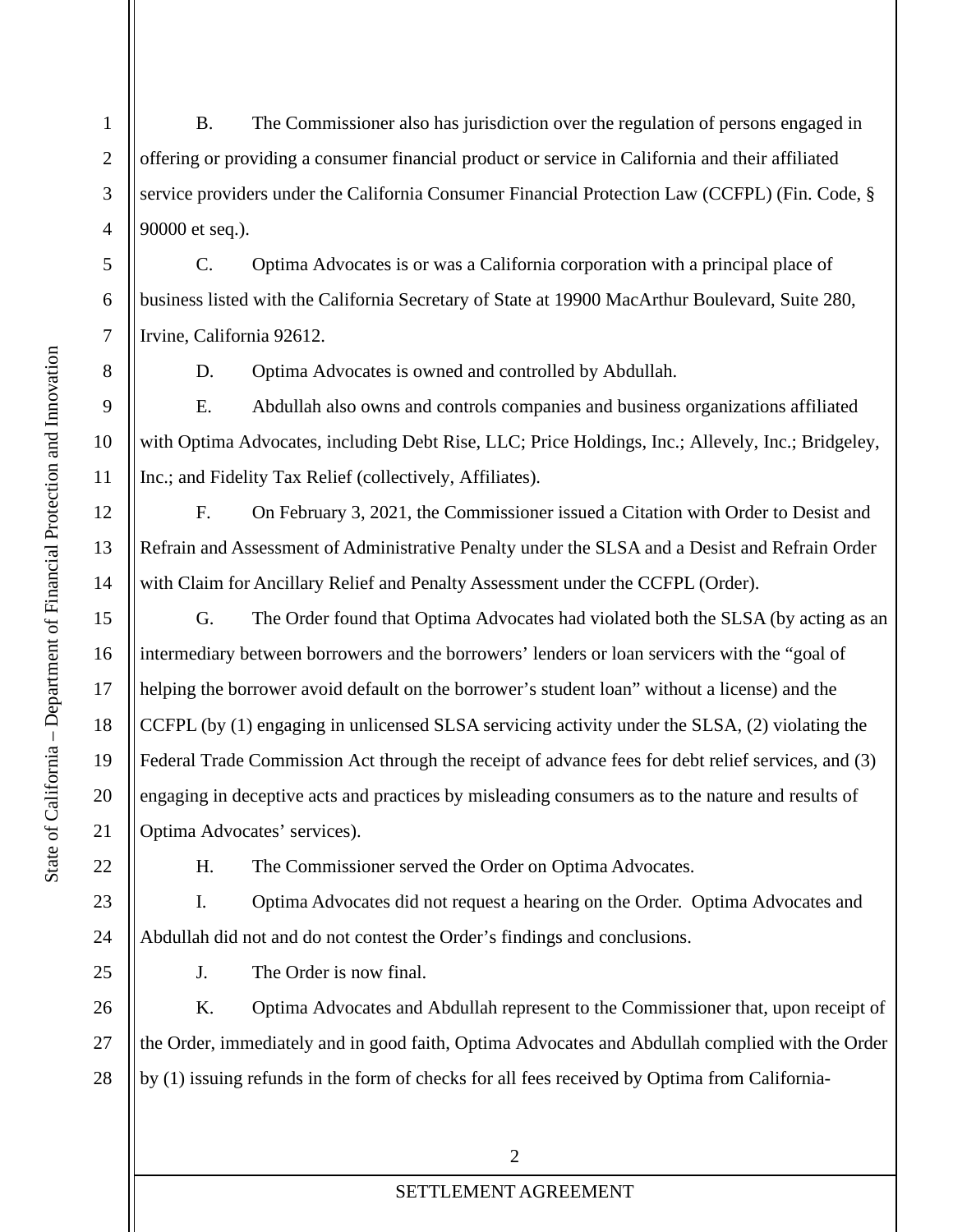1 2 3 resident clients (Refunds), (2) paying to the Commissioner the \$47,500.00 in penalties assessed under the Order, and (3) ensuring that Optima Advocates, Abdullah, and any Affiliates do not offer or provide the student-loan debt-relief services described in the Order.

L. It is the intention of the Parties to this Agreement to resolve this matter without the necessity of a hearing or other litigation.

 NOW THEREFORE, in consideration of the foregoing, and the terms and conditions set forth herein, the Parties agree as follows:

1. Purpose. The Commissioner finds that entering into this Agreement is in the public interest and consistent with the purposes fairly intended by the policies and provisions of the SLSA and the CCFPL.

2. Waiver of Hearing Rights. Optima Advocates and Abdullah agree to not request a hearing on the Order. Optima Advocates and Abdullah acknowledge their right under the SLSA and the CCFPL to an administrative hearing on the Order and hereby waive such right to a hearing and to any reconsideration, appeal, injunction, or other review that may be afforded under the SLSA; CCFPL; Administrative Procedure Act, including Government Code section 11415.60, subdivision (b); Code of Civil Procedure; or any other provision of law.

3. Order. By waiving their hearing rights described in paragraph 2 above, Optima Advocates and Abdullah understand, acknowledge, and consent to the finality of the Order.

4. Handling of Uncashed Checks. Optima Advocates shall escheat any unclaimed Refunds to the California State Controller's Office within the period provided by Code of Civil Procedure section 1520 of the Unclaimed Property Law (Code of Civ. Proc., § 1500 et seq.).

5. Commissioner's Duties. Nothing in this Agreement limits the Commissioner's ability to assist any other government agency with any action brought by that agency (city, county, state or federal) with any prosecution, administrative, civil, and/or criminal brought by any such agency against Optima Advocates, including an action based on any of the acts, omissions, or events described in this Agreement.

27 28 6. Independent Legal Advice. Each party represents that it has received independent advice from its counsel or representatives regarding the advisability of executing this Agreement.

4

5

6

7

8

9

10

11

12

13

14

15

16

17

18

19

20

21

22

23

24

25

26

## SETTLEMENT AGREEMENT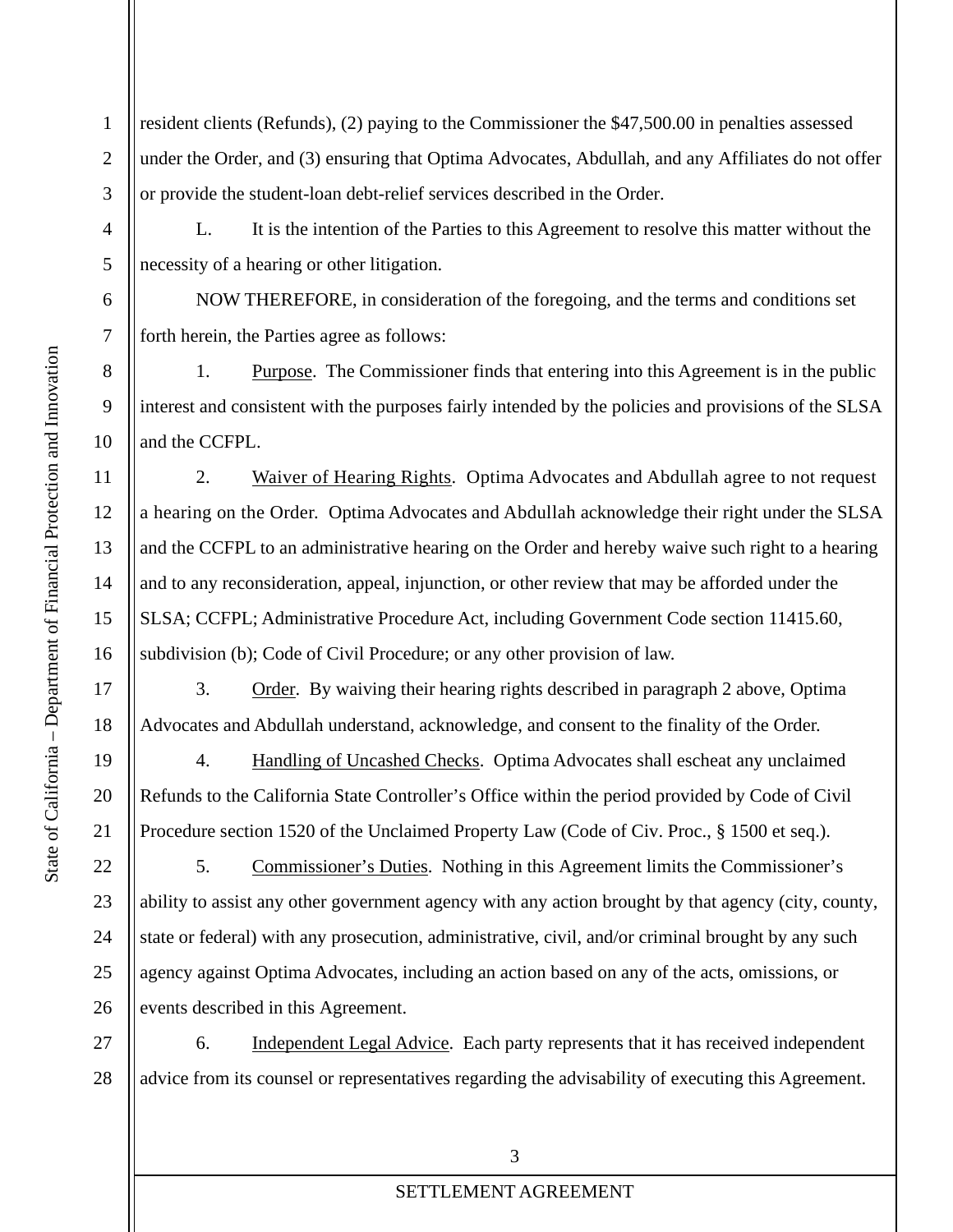1

2

3

4

5

6

7

8

9

10

11

12

13

14

15

16

17

18

19

20

21

22

23

24

25

7. Reliance. Each party represents that in executing this Agreement it has relied solely on the statements in the Agreement and on the advice of its counsel or representatives. Each party also represents that it has not relied on any statement or promise not contained in this Agreement from any other person or on the failure of such person to make a statement or promise. The Parties have included this clause to preclude any claim that a party was fraudulently induced to execute this Agreement.

8. Integration. This Agreement is the final written expression and the complete and exclusive statement of all the agreements, conditions, promises, representations, and covenants between the Parties concerning its subject matter and supersedes all discussion regarding such subject matter between the Parties, their representatives, and any other person. The Parties have included this clause to preclude the introduction of parol evidence to vary, interpret, supplement, or contradict the terms of this Agreement.

9. No Presumption Against Drafting Party. Each party acknowledges that it has had the opportunity to draft, review, and edit the language of this Agreement. Accordingly, the Parties intend that no presumption for or against the drafting party will apply in construing any part of this Agreement. The Parties waive the benefit of Civil Code section 1654 as amended or corresponding provisions of any successor statute, which provide that in cases of uncertainty, language of a contract should be interpreted most strongly against the party that caused the uncertainty to exist.

10. Waiver, Amendments, and Modifications. No waiver, amendment, or modification of this Agreement will be valid or binding unless it is in writing and signed by all Parties affected by it. Waiver of a provision of this Agreement will not be deemed a waiver of any other provision.

11. Headings. The headings in this Agreement are for convenience only and do not affect its meaning.

12. Governing Law. This Agreement will be governed by and construed in accordance with the laws of the State of California.

26 27 13. Authority to Sign. Each party represents that the person signing this Agreement on its behalf has the authority and capacity to do so.

28 / / /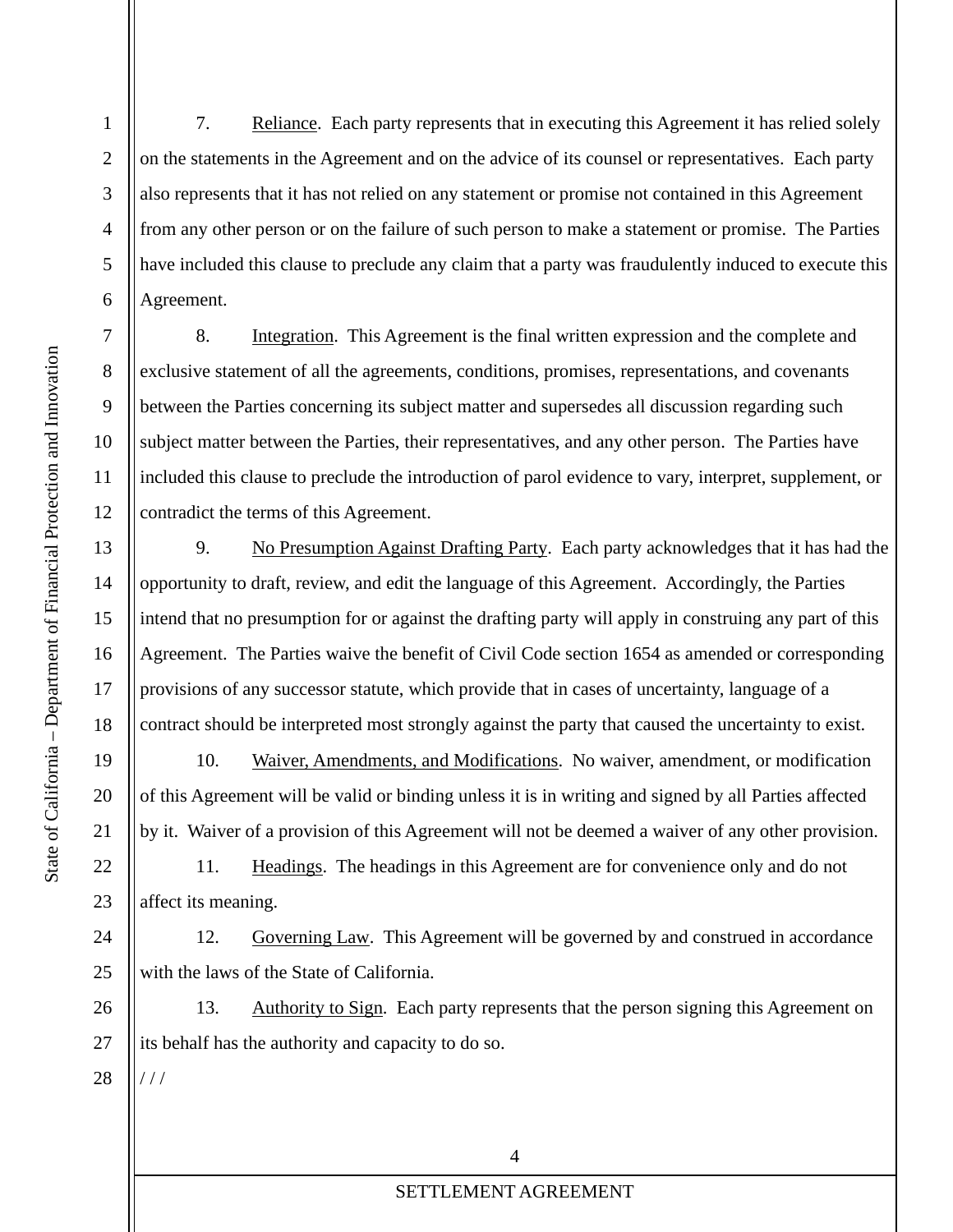1 2 3 14. Voluntary Agreement. Optima Advocates and Abdullah enter into this Agreement voluntarily and without coercion and acknowledges that no promises, threats, or assurances about this Agreement have been made by the Commissioner or any of her officers or agents.

15. Counterparts. This Agreement may be executed in any number of counterparts, each of which will be deemed an original when executed. All counterparts together will be deemed to constitute a single document.

16. Signatures. A signature delivered by facsimile or electronic mail will be deemed an original signature.

17. Effective Date. This Settlement Agreement will become effective on the date it is signed by all Parties and delivered by the Commissioner to Optima Advocates' counsel by electronic mail at anthonylmarcus@gmail.com.

5

SETTLEMENT AGREEMENT

12

///

///

///

///

///

///

///

///

///

///

///

///

///

///

///

///

///

4

5

6

7

8

9

10

11

13

14

15

16

17

18

19

20

21

22

23

24

25

26

27

28

State of California - Department of Financial Protection and Innovation – Department of Financial Protection and Innovation State of California